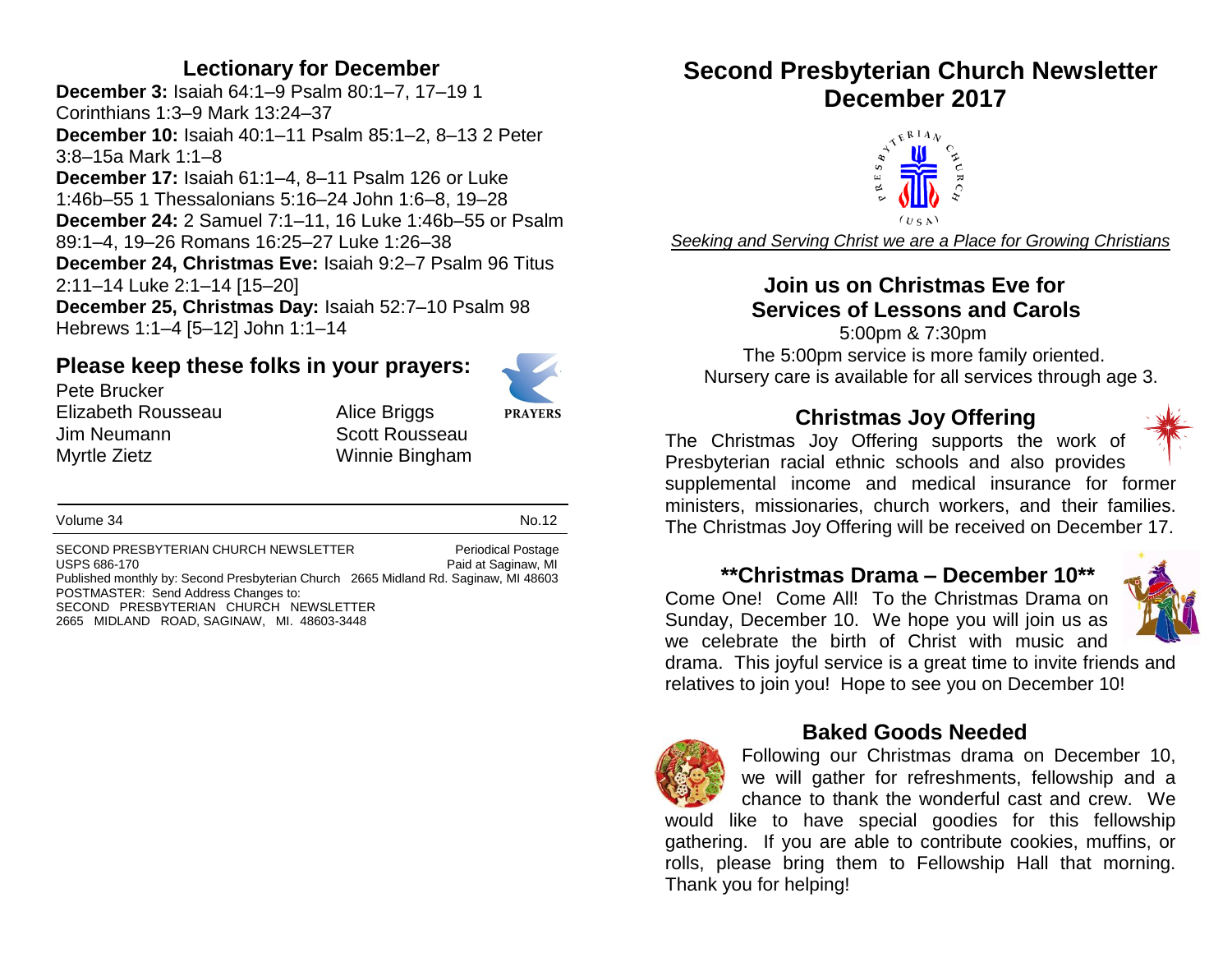### **Children in the Christmas Drama**

The children will rehearse in the sanctuary



immediately after Sunday school on Sunday, December 3. Please plan to pick them up in the sanctuary that day. On the day of the drama, December 10, please bring your children to the kindergarten Sunday school room by 9:15am. The children will sit together as a group and watch the drama until it is time for their scene. After the drama is over please help your child get out of their costume before they go to fellowship time. Thanks so much for all your help!



### **Scrip for Christmas!**

Finish your Christmas shopping early with gift cards. We are going to place Scrip orders the first three Sundays of this month: December 1, 10 & 17. Your order is typically in the office on the Wednesday after the order date. Place an order for almost any retailer in the area or we have any of these cards available right now in the office:

Applebee's \$25 Kohls \$25 **Goodrich Theaters \$10 Logan's Roadhouse \$25 Meijer \$25/\$50/\$100 Panera Bread \$10/\$25 Speedway \$100 Taco Bell \$10 Walmart \$25/\$100 Wendy's \$10 Red Lobster/Olive Garden \$25**



### **Poinsettias**

We will decorate the sanctuary with poinsettias

for the Christmas season. If you would like to order a poinsettia in honor or memory of someone special, please sign up and pay in the office. The deadline to order is December 10. The poinsettias are \$10.00 each and you can take your poinsettia home after the Christmas Eve services.

# **2 nd @ Second Adult Education**



We are continuing our study of world religions this month and will finish up studying Islam in January. There will be no class on December 10, December 24, and December 31.



### **For Those in Need**

If you know of a family in the church that could use extra help this Christmastime, please let Jim Neumann know. We have helped with Consumer's Energy gift certificates, toys, clothing and food when we know of the need. Christmastime is a great time to show our generosity.

# **Saginaw Area Concert Band**



The Saginaw Area Concert Band will give a Christmas concert here on Monday, December 4, at 7:00pm. Come and enjoy this great music and these local performers. Be sure to stay after the concert for a reception in Fellowship Hall.



### **Men's Fellowship Breakfast**

All men of the church are invited to join in on Saturday, December 2, for breakfast then Bible study. We meet at 8:00 a.m. at the church, and we will continue our study of the Acts of the Apostles. This month's study begins at Acts 7:54. Come and join us for breakfast, study and fellowship!

# **Florence Gilmour Circle**



Florence Gilmour Circle will meet on Wednesday, December 13, at 10:30 a.m.to put together Christmas plates for those that can't get to church. After we are done we will have lunch at the Horizon Center.

### **Busy Hands and Hearts**

The Busy Hands and Hearts group reaches out to our community by making lap quilts, hats, mittens and other items for local shelters. We meet on Monday, December 4, from 1:00pm to 3:00pm. We can always use more help!

# **Liturgists and Advent Wreath Lighters**

During Advent we need both a liturgist and a candle lighter on Sunday mornings. We need two or more people or a family to do that. The signup sheets are in the gathering area.

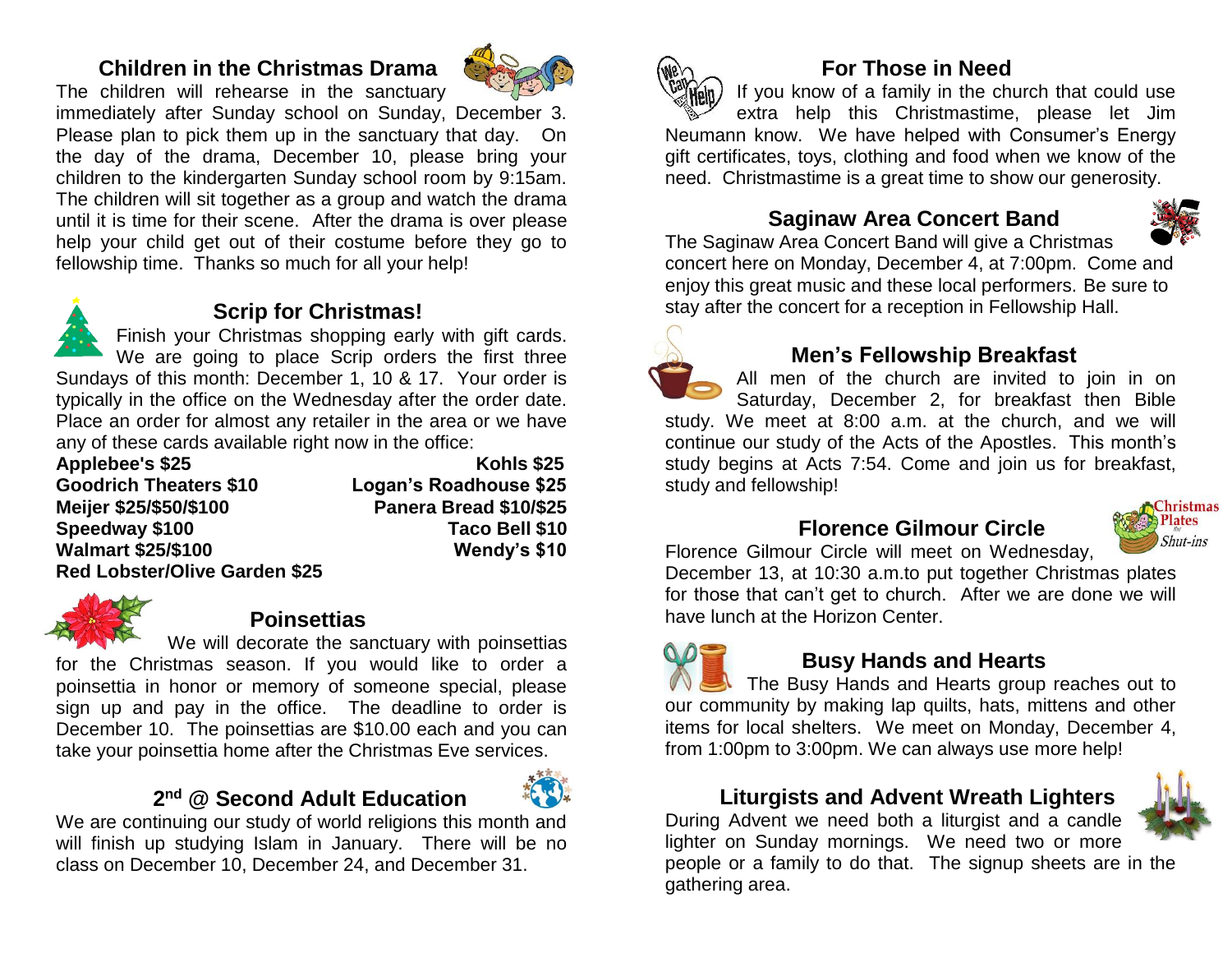### **Youth Christmas Party**

PYG Christmas party will be Sunday, December 17, from 5:00pm - 7:00pm. Dinner will be provided. We will celebrate the True Reason for the Season! Bring

a warm jacket, hat, gloves and boots! We will also have a White Elephant gift exchange and if you want to participate bring a \$5 gift. Let DJ, Becca or Tammi know if you have questions.

### **Youth Events**



**Sunday, December 3** – PYG 10:45am to noon **Sunday, December 10** – PYG 10:45am to noon **Sunday, December 17** – Youth Christmas Party! 5:00pm to 7:00pm. Watch your bulletins and emails for details **Sunday, Dec. 24 and Dec. 31** - No PYG. Enjoy your Christmas Break and the time with family and friends! MERRY CHRISTMAS AND HAPPY NEW YEAR!



# **2017 End of Year Contributions**

The IRS requires that donors must deliver or mail and postmark checks on or by December 31, 2017 in order to claim a deduction for 2017. Giving in 2018 and predating a check for 2017 does not qualify for a 2017 deduction.



### **Estimate of Giving**

If you have not already done so please turn in your **by Depth and Strate and Allie Strate Strate Strate Strate Strate Strate**<br>**2018 Estimate of Giving** slip by either mailing it to the church, by dropping it in the donation plate or by bringing it into the church office. We are working on our budget for 2018 and many programs of the church depend upon your Estimate of Giving. Please prayerfully consider your giving to Second Presbyterian as your stewardship directly affects the ministry that we do together.







### **"Go also the second mile" Matthew 5:41**

Second mile giving is your opportunity to contribute to a mission of the church in a specific way. Our mission focus for December is the Angel Tree project.

As a church we purchase Christmas gifts for those children who have a parent or guardian in the jail system. Pick up an Angel Tree gift tag from the table in the main hallway. After you purchase the suggested gift that is on the bottom of the tag, tear off the bottom of the tag and stick the top of the Angel Tree tag on your wrapped gift. These gifts are must be back to church by Sunday, December 10, so that they can be delivered by Christmas.



### **Gifts Given to the Church**

We have been the beneficiary of a generous gift of toOur<br>Church two spaces/crypts at Oakwood Mausoleum. If you think you may be interested, please stop into the office for more details. Proceeds from the sale of these crypts will be spent on local mission projects per the donor's wishes.

### **Sunday School**

In Sunday school this month the children will Sunday School experience the unit called "Incarnation" and the

Christmas story. The workshops include finding hidden treasure to unfold the Nativity story, making stained glass ornaments, and having a taste test of biblical foods similar to what Mary and Joseph ate upon their arrival in Bethlehem. There will be no Sunday school December 10, 24, or 31.



### **New Nursery Worker**

Please welcome Sarah Hahn to the church staff. Sarah has been hired to fill the nursey position here. She is a student in Elementary Education at SVSU and comes to us with plenty of experience in childcare, elementary classroom instruction and an overall love of kids. Welcome Sarah!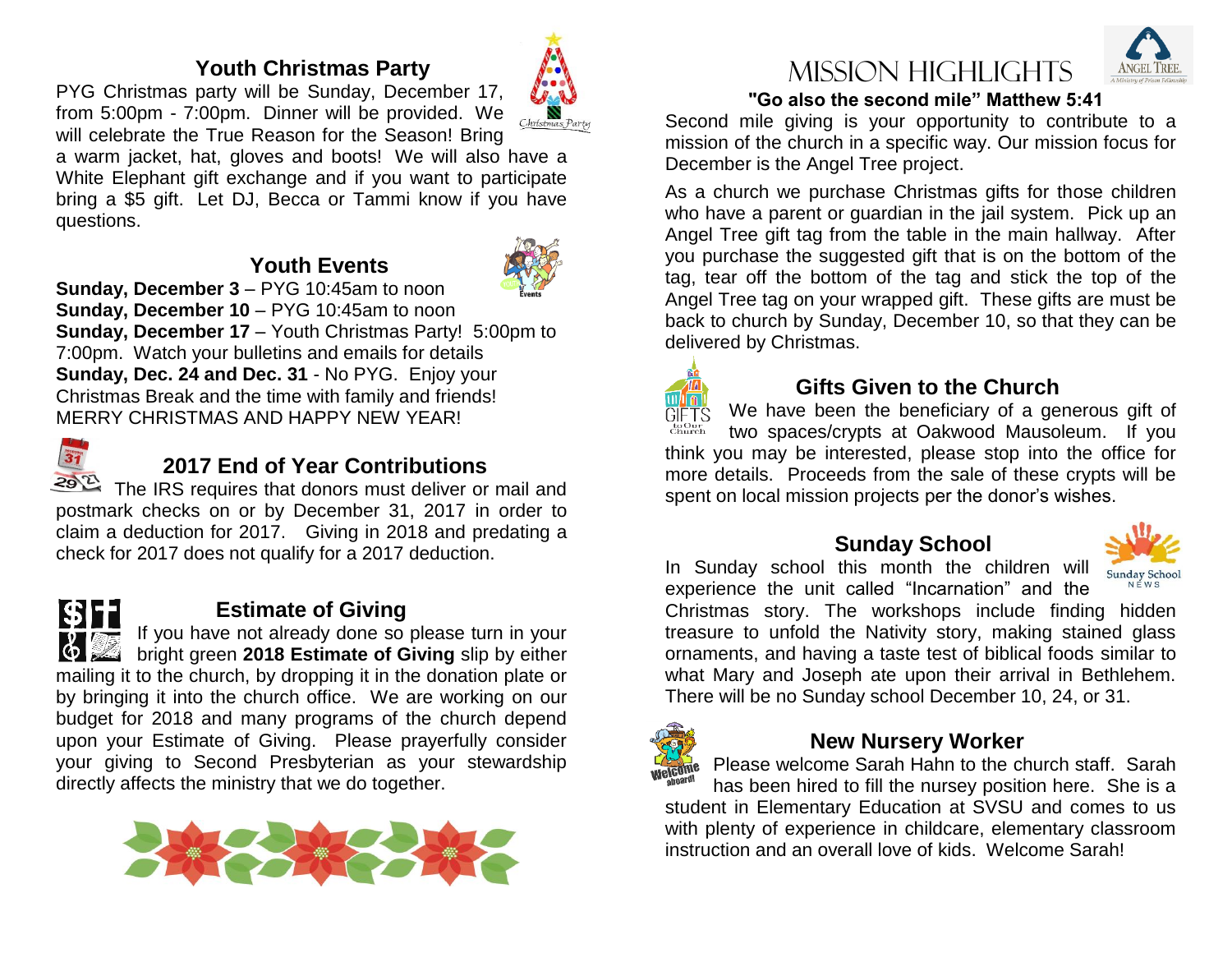

# CHRISTMAS GREETINGS FROM THE STAFF

Juin Tommi 2 05.<br>Carol W. Baralett.<br>Laurel Ligace Carol P.<br>Rebuur Jerfonde Peggy Jn